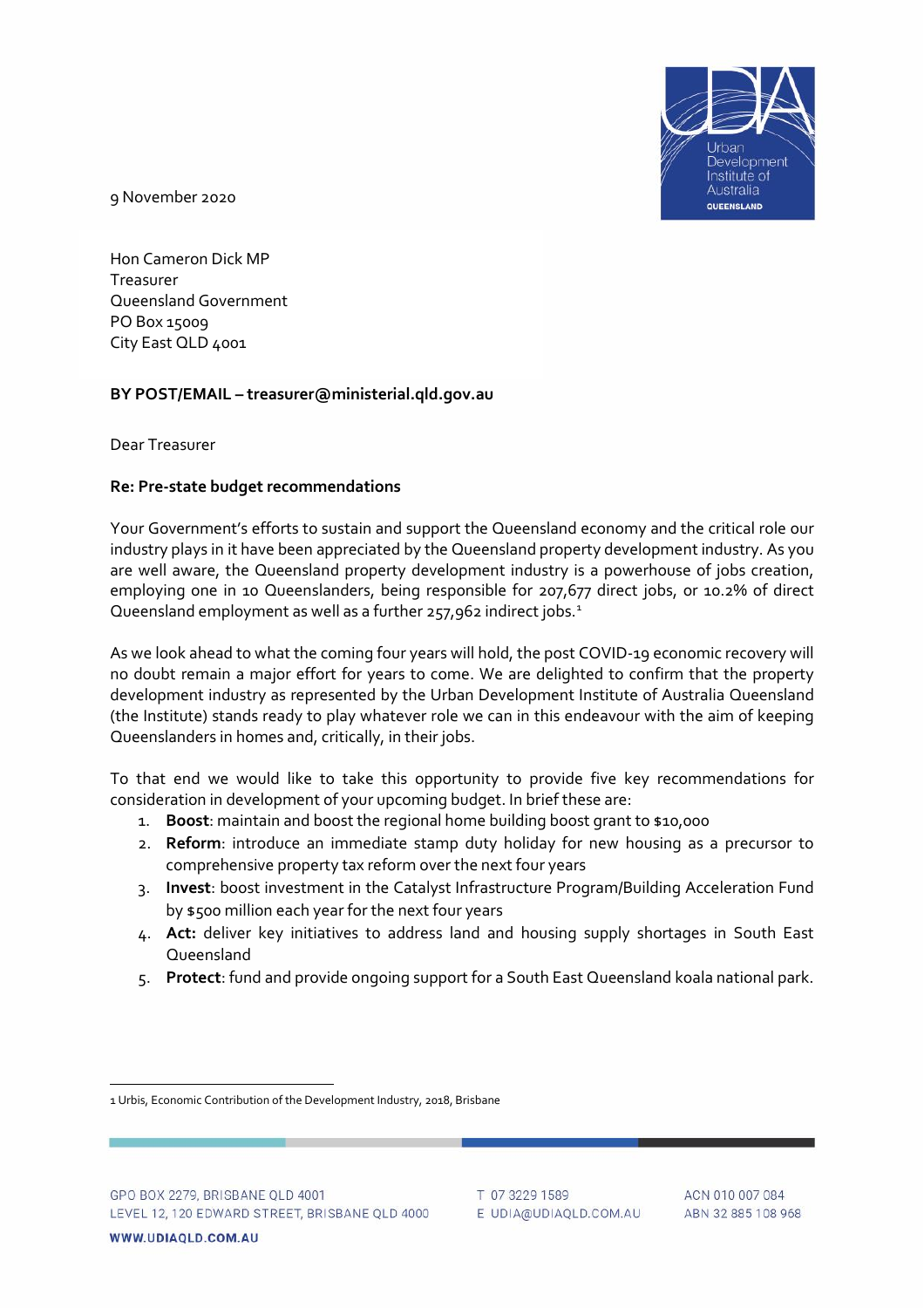The following provides more detail regarding each of these recommendations.

# **1. Boost: maintain and boost the regional home building grant to \$10,000**

As mentioned, delivering housing is a jobs-rich activity. The development industry is an engine room of jobs creation, making it the third largest jobs creator in the state pumping \$14.2 billion into Queenslanders' wages and salaries annually. What's more these are not jobs clustered in Brisbane's CBD available to a select few. These jobs are created right across regional and metropolitan Queensland alike. They are jobs where people live, offering young people the chance of a good living without having to leave their hometown.

However, if we want those jobs, we need to support the industry to create them, particularly in areas of regional Queensland where building approvals are running below the ten-year average. In these areas, the Queensland Government should:

- continue and boost the State's regional home building grant to \$10,000
- fund councils to deliver infrastructure charges discounts for developments that will result in 10 or more permanent jobs.

# **2. Reform: introduce an immediate stamp duty holiday on new housing as a precursor to comprehensive property tax reform over the next four years**

Stamp duty is a significant cost impost on homebuyers and its removal would enable the industry to continue operations, save jobs, and deliver much needed new housing. The Institute recommends the immediate removal of stamp duty for new housing until the end of 2021 as a means of improving the industry's sustainability, attracting returning ex-pat residents, encouraging intra-state migration\business relocation and allow businesses to save Queenslanders' jobs.

Looking further ahead, the Institute also recommends funding of a comprehensive review and harmonisation of the property tax system in concert with the Australian Government, other state governments, industry, and the community. Specifically, the Institute recommends detailed analysis of options for more efficient tax mechanisms that support and encourage development, entry to home ownership and the easier movement of people to homes that are suitable to them, including the permanent abolition of stamp duties on owner occupier residential property, or a long term transition away from stamp duties in favour of fair land taxes. Key initiatives worthy of detailed consideration include:

- Removal of stamp duty for new investment residential properties contracted in 2021 and all new principal places of residence contracted from 1 January 2021 onwards, without substituting for a broad land tax
- Make permanent the 2019/20 relief from the Land Tax Foreign Surcharge to encourage overseas buyers to invest in Australia and stimulate jobs and activity
- Change the land tax provisions to allow individuals, specifically with titles in their own name, to acquire one new investment property contracted in 2021 that is exempt from land tax for the period that they hold the property so as to drive the investment market to invest in Queensland which will help get developments out of the ground and save Queenslanders' jobs.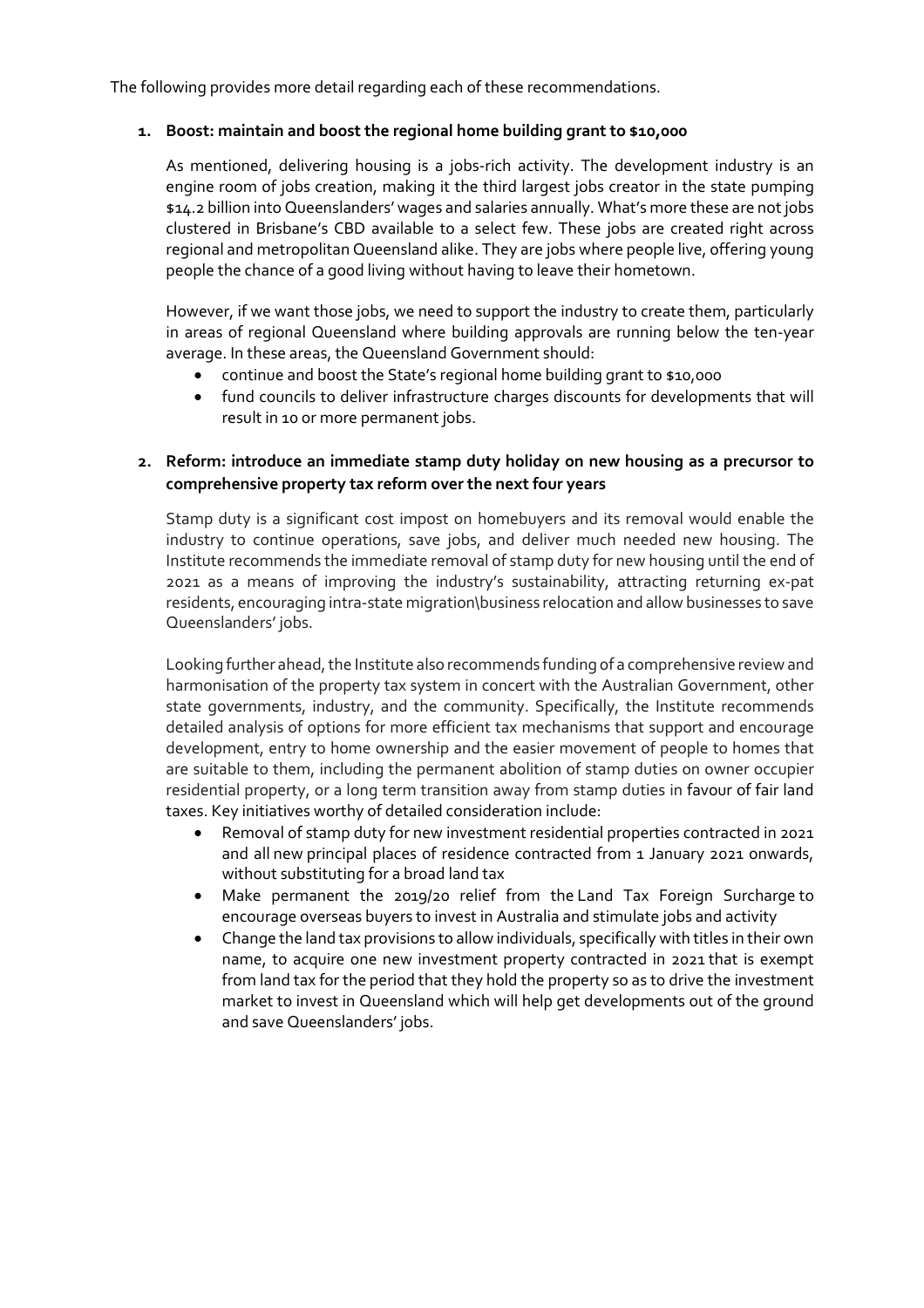# **3. Invest: boost investment in the Building Acceleration Fund/Catalyst Infrastructure Program by \$500 million each year for the next four years**

A proper investment in infrastructure makes cities and towns more productive at the same time as meeting community need. Further, well planned infrastructure delivery that preempts community and industry need offers the opportunity to make infrastructure spending efficient, reaping considerable savings for taxpayers. The current infrastructure backlog needs to be urgently addressed. Once done, the industry can get on with the job of investing in new homes, creating jobs, and contributing to government revenues. The Queensland Government should:

- 1. Dedicate \$500 million each year for four years to an upgraded Catalyst Infrastructure Program
- 2. Provide fast tracked funding for prioritisation of specific high need infrastructure which unlock housing potential in growth areas
- 3. Provide adequate catalyst funds for Priority Development Areas to boost activity in these areas.

# **4. Act: deliver key initiatives to address land and housing supply shortages in South East Queensland**

With the cost of a home increasing faster than wages growth over many years, home ownership has moved beyond the reach of many. Facilitating the industry to bring more affordable types of homes to the market such as apartments and townhouses goes some way to address this problem, as does more efficient use of available land through smaller lot developments. However, much more is needed, and much more can be done, particularly for those groups of Queenslanders with the least choice in and control over their housing decisions. The Institute recommends funding be provided to:

- Establish an Affordability Taskforce or other suitable mechanism with specialist resources over and above current and future funding for the Growth Management Program to resolve looming land supply shortages. Specifically, the Affordability Taskforce should oversee the following functions:
	- take urgent action when supply falls below the 4-year lot approval benchmark by requesting a formal response and plan (including tangible actions) to address shortages from relevant local governments within 30 days of the release of the Land Supply and Development Monitoring Report
	- refuse planning scheme amendments that actively work against the goals of *ShapingSEQ* and delivery of housing choice
- Provide additional funding for resourcing to improve and expand the Priority Development Area (PDA) model and current growth areas approach
- Provide funding to rapidly prioritise the underutilised urban footprint work and provide tools for efficient housing delivery to ensure meaningful outputs emerge within 6-12 months, including necessary legislative changes
- Devise an effective funding mechanism to deliver regionally significant infrastructure and provide a fund (similar to Works for Queensland) to assist councils to deliver growth-area specific catalyst infrastructure (e.g. sewers, local roads) to support growth areas